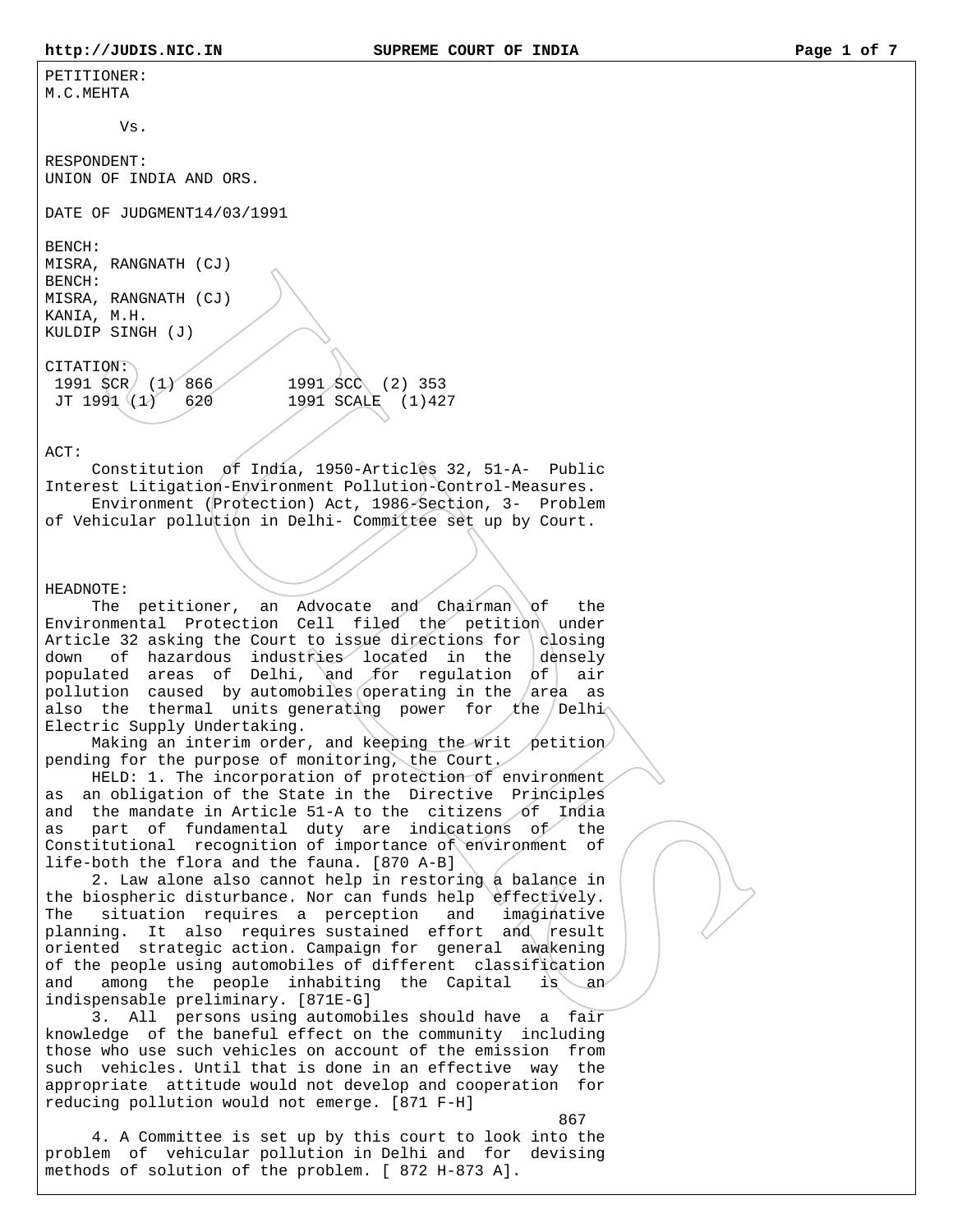5. A retired Judge of this court to act as Chairman, the petitioner and the Chairman of the Central Pollution Control Board and the person representing the Association of Indian Automobiles Manufacturers could be the members of the Committee. The Committee would also have the power to co-opt experts not exceeding three for its efficient working from time to time. The Joint Secretary in the Ministry of Environment and Forests shall be the Convenor-Secretary of the Committee. [873A-D]

 6. The Committee may be constituted with effect from 18th March, 1991, under an appropriate Notification of the Union Government. [873D]

 7. The Committee shall furnish a report to this Court once in two months as to the steps taken in the matter. The Union Government and the Delhi Administration are directed to effectively cooperate with the Committee for its successful operation. [874B]

JUDGMENT:

 ORIGINAL JURISDICTION:Write Petition No. 13029 of 1985. (Under Articles 32 of the Constitution of India). Petitioner in person.

 Altaf Ahmed, Additional Solicitor General , Sri Narain Mathur, R. Mohan, Ms. Anil Katiyar, Ms. Sushma Suri, K. Swamy, R.K. Maheshwari and S.M. Ashri for the Respondents. The Judgement of the Court was delivered by.

 RANGANATH MISRA, CJ. This is an application under Article 32 of the Constitution in the public interest litigation sector. A practising advocate who is the Chairman of the Environment Protection Cell operating at Delhi is the petioner. This Court has been asked to issue directions for closing down of hazardous industries located in the  $\text{density}$ populated areas of Delhi and for regulation of air pollution caused by automobiles operating in the area as also the thermal units generating power for the Delhi Electric Supply Undertaking, (here after referred to as 'DESU').

 The Union Territory of Delhi has a total population of about 96

<u>868</u>

lakhs, out of which the urban area consisting of old Delhi, New Delhi and the Cantonment has a population of around 90 lakhs. By 1947 when the country became independent, Delhi had a population of a little over 5 lakhs. In these  $\Lambda$ ittle more than two scores of years the population has, thus, multiplied by 18 times. Though it is a spread-out city, in some pockets, the density of population is very high and these have become congested.

The problem of environmental pollution is  $global/in$  a increasingly small world and concerns all countries irrespective of their size, level of development or ideology. Notwithstanding political division of the world into national units, the oceanic world in an inter-connected whole; the winds that blow over the countries are also one. Pollution is capable of moving from continent to continent. If USSR carries out a nuclear test, the fall-out may be carried by the winds to any part of the world and such fallout or irresponsible disposal of radio-active waste from a remote energy plant in one country may turn out to have greater adverse effect on the neighbouring countries that the danger of full-fledged war. Informed public mind is already agitated over the polluting effect of the Gulf War and the common concern of the entire homosapien race is obsessed by the apprehension of acid rain, toxic effect on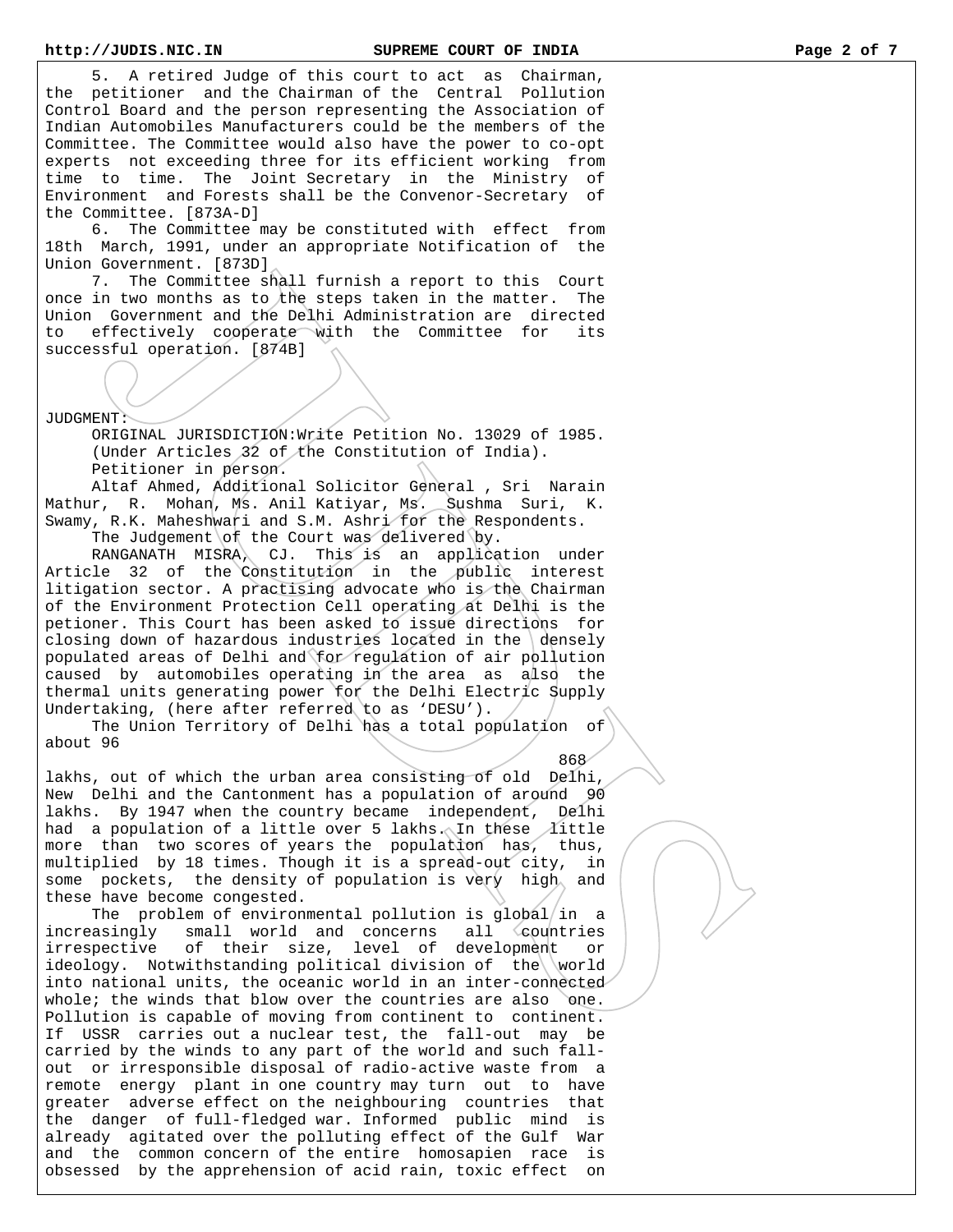**http://JUDIS.NIC.IN SUPREME COURT OF INDIA Page 3 of 7**  the seas and even on the atmosphere. The awareness of interaction of man with his environment is of recent origin. The Declaration of the United Nations Conference on the Human Environment held in Stockholm in June, 1972 stated: "Man is both creature and moulder of his environment which gives him physical sustenance and affords him the opportunity for intellectual, moral, social and spiritual growth. In the long and tortuous evolution of the human race on this planet a stage has been reached when, through rapid acceleration of science and technology, man has acquired the power to transform his environment in countless ways and on an unprecedented scale. Both aspects of man's environment, the natural and the man-made, are essential to his well-being and to the enjoyment of basic human rights-even of life itself." Principle No.  $\Lambda$  of the same Declaration went on to say: "Man has the fundamental right to freedom, equality and adequate conditions of life, in an environment of a quality <u>1986 - Paul Barbara, poeta e a seu a 1999 - Paul Barbara, españolar e a 1999 - Paul Barbara, españolar e a 19</u> that permits a life of dignity and well-being, and he bears solemn responsibility to protect and  $improve$  the environment for present and future generations...". The closeness of the undeveloped and under-developed communities to nature is not found in the developed ones. Our ancestors had realised the importance of the tie between man and his environment. The Samaveda note that Flute of Divine love by saying: "Listen to the melodious music of the divine poet. He plays upon the flute of love, the notes soar to high heaven and reach the distant stars and dance on the raging waves of the sea." The earth, the seas, the sky, the stars are all woven together by the soft strains of the divine music. Its vibrants echo through the corridors of time in the endless canopy of the sky." Norman Myers quoted in Sir Edmond Hillary's Ecology 2,000' has rightly observed: The fate of African environments is thus determined not only by local circumstances. It is influenced, in part at least, by the lifestyles of the developed world. These economic-ecological linkages between different members of the international community are little recognized to date, but they represent a significant factor for land-use patterns in Africa's Savannahs". Our Constitution by the Forty-Second Amendment introduced Article 48A as also Article 51A into the Constitution. these Articles provide: "48A. The State shall endeavour to protect and improve the environment and to safeguard the forests and wild life of the country."" 51A. It shall be the duty of every citizen of India: (g) to protect and improve the natural environment including forests, rivers and wild life, and to have compassion for living creatures." 870 The incorporation of protection of environment as an obligation of the State in the Directive Principles and the

mandate in Article 51 A to the citizens of India as part of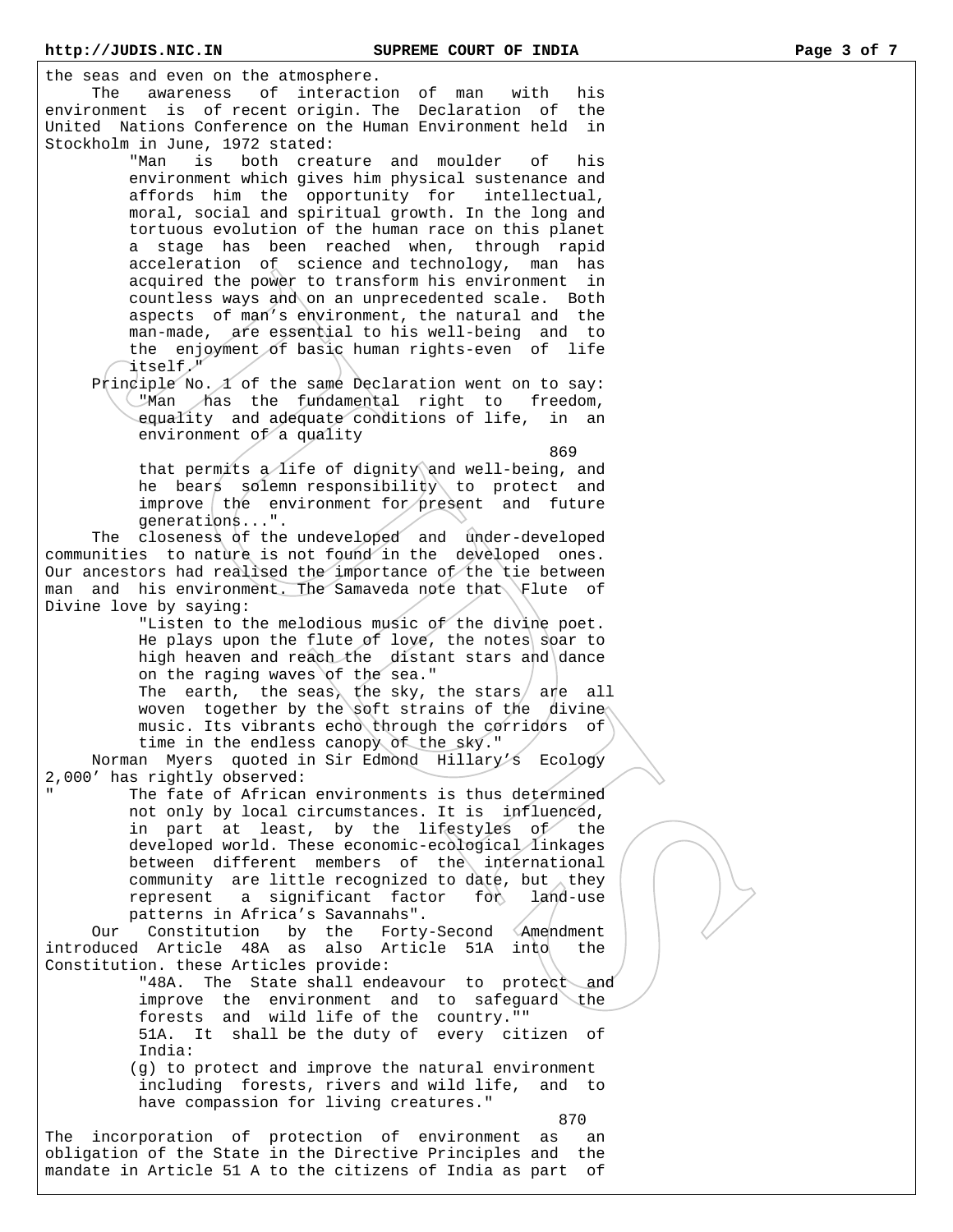fundamental duty are indications of the Constitutional recognition of importance of environment on life-both the flora and the fauna.

 Ours is a great country- territorywise, from the standpoint of population as also legacy-wise. Though politically divided into many States throughout the ages it has been bound by a common culture short-lived empires have grown up and Delhi became the capital of such empires of the north. Delhi was the capital of the Mughals too but the Britishers had in the initial period Calcutta as their capital and it was only 1911 that the Indian capital of the British empire was shifted from Calcutta to Delhi.

 With the growth of importance of Delhi, on the outskirts of the then city gradually industries developed. Lack of vision and inadequate statesmanship allowed many of these industries to grow perilously close to human habitation and in the process of expansion of the city with the growth of population and activity, the industrial belt became  $a/$ part of the city. Hindustan Insecticides Limited, which is respondent no. 6 before us, is one of such industries, DESU has three generating units-One known as the indraprastha Power Station, the other as the GT Power Stations and the third as the RPR Power Station. These too are located within the densely populated area. The Delhi Transport Corporation (hereafter DTC) which provides the public transport facility to the residents of Delhi operates thousands of buses has been impleaded as respondent no. 5 on the allegation that it is one of the notorious polluting agencies.

 A monitoring Committee on ambient and automotive emission levels was set up for examining the impact of surface transport on air environment of Delhi at the instance of the Director of Transport, Delhi Administration. The facts and figures available from the report may  $\frac{1}{1}$  briefly be indicated. As on March 31, 1982. Delhi had a total number of 5,92,584 vehicles of which 65% were two-wheelers, 3.5% were three-wheelers, 25% cars, jeeps and other medium size vehicles and 1.5% were buses and the remaining 7% were goods carriers. The affidavit of the Deputy Director of Transport of the Delhi Administration indicates that the vehicular population of 1990 is 13.5 lakhs. This means that within about 8 years there has been an increase of about 8 lakhs of vehicles in Delhi which would work out to an addition of 871

about 1 lakh every year. The proportion of the two wheelers has perhaps not been seriously disturbed. Though the Deputy director of Transport has indicated that the automobiles contribute about 50% of the polluting factor there is material to suggest that the proportion is still higher. Two-wheelers and three-wheelers contribute over  $\sinh$ percent of the total emission of carbon monoxide and  $\vert$  about eighty percent of the total hydrocarbons. To meet the challenging task of controlling pollution, Air (Prevention and Control of Pollution) Act, 1981 has been enacted.

 Respondent 3 is the Central Board set up under the Act. The statute authorise Government in consultation with the Board to instruct the Transport Authorities for developing expertise by taking vehicular pollution survey covering all ramifications. The Union Territory of Delhi was chosen on selective basis because it maintains the highest traffic volume.

 Under the Motor Vehicles Act of 1989 certain provision have been made for regulating emission resulting in pollution. Transport Authorities of the Delhi Administration had placed facts and figures relating to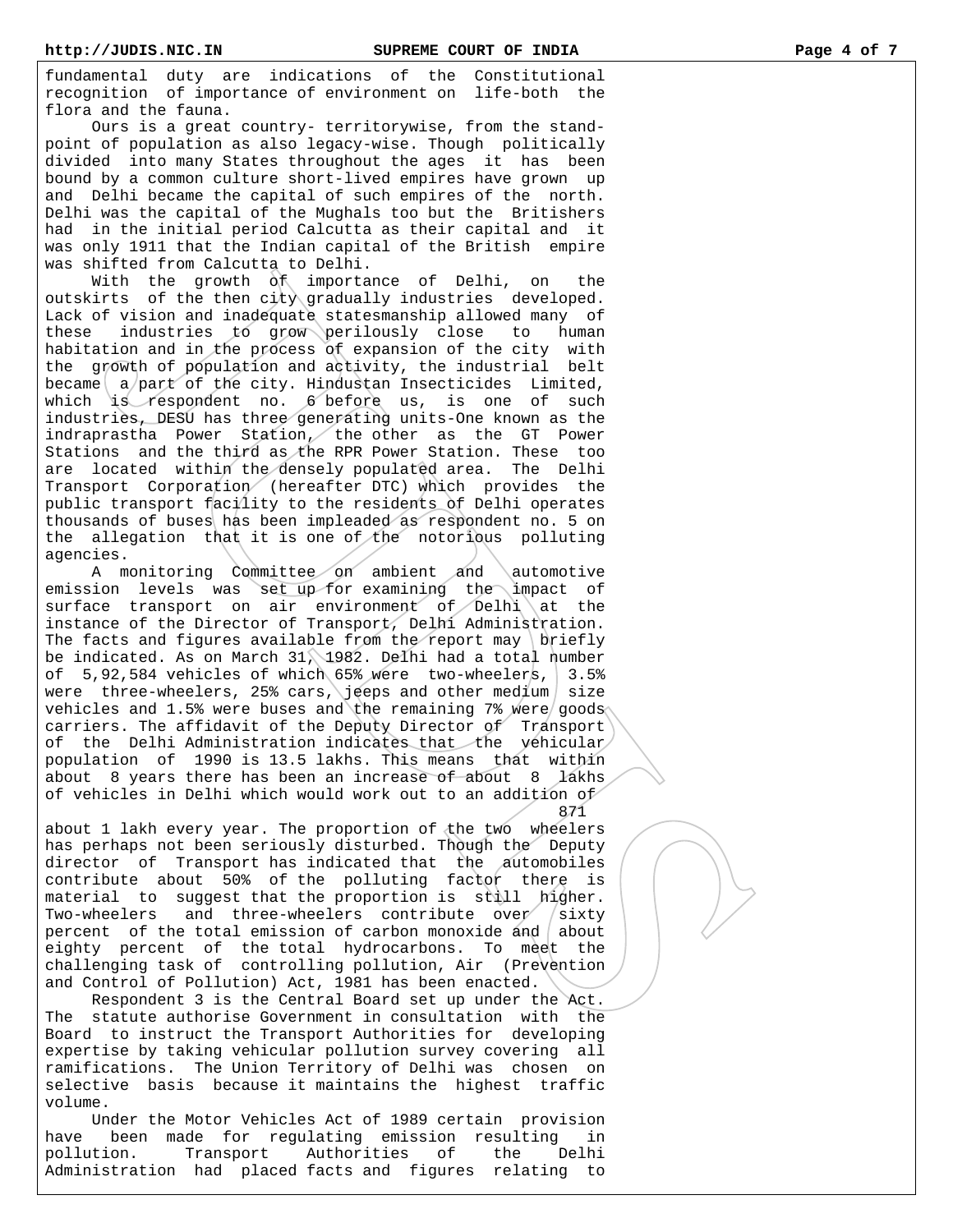steps taken under the Act for regulating pollution. Emission checking. prosecution as also steps for canceling of registration are said to be the normal steps taken by the Administration in this behalf. We were , however, not satisfied that the action taken in this behalf was adequate and the challenging task of pollution control could not be successfully dealt with that way.

 Law alone also cannot help in restoring a balance in the biospheric disturbance. Nor can funds help effectively. The situation requires a clear perception and imaginative planning. It also requires sustained effort and result oriented strategic action. Campaign for general awakening of the people using automobiles of different classifications and among the people inhabiting the capital is indispensable preliminary. All persons using automobiles should have a fair knowledge of the baneful effect on the community including those who use such vehicles on account of the emission from such vehicles. Until that is done in an effective/way the appropriate attitude would not develop and cooperation for reducing pollution would not emerge.

 A brief extract from the journal entitled 'Environmetal Policy & law' vol. 13 nos. 1-2 Spring 1983) published from North-Holland describes the problem thus:

<u>1999 - Andre Stadt Brandbard Brandbard Brandbard Brandbard Brandbard Brandbard Brandbard Brandbard Brandbard B</u> "It became clear that all these measures are not themselves  $\frac{1}{1}$  sufficient to come to grips with the problem  $of$  air pollution caused by road traffic. In every one of the towns and cities, the problem of air pollution from motor vehicle traffic is a considerable one, and it was more or less generally apparent that present norms for motor vehicle exhausts are not adequate so as to achieve the necessary reductions in a rapid space of time. In fact, the problem is, in part, on the increase. This is not only true of private cars, especially diesel-powered vehicles, but also of commercial vehicles ..."

> "Despite the legal and other restrictions mentioned above, which hamper the towns and cities involved in pursuing effective policies aimed at limiting motor vehicle exhausts, some interesting strategies have been thought up which have either led to improvements in themselves or at least stimulated attitudes towards environmental policies. For example, in formulating their regulations in the event of smog, both Munich and Berlin offered positive stimulus for the purchase of vehicles fitted with catalytic converters. As far as city-owned motor vehicles  $are \$  concerned, some authorities have pursued a deliberate policy of purchasing those automobiles with improved exhaust systems."

In course of the hearing of this matter we had  $\delta$ upon counsel to look at the problem not as an adversial litigation but to come forward with useful deliberations so that something concreate could finally emerge for easing the situation. We were shown some literature and even gadgets which might help reduction of pollution. The question of eliminating use of motor spirit and replacement of battery operated two-wheelers was also mooted. The Association of Indian Automobile Manufacturers had made an application for intervention and was present in Court. Some of the aspects which came up for discussion were indeed sufficiently technical. Some other aspects require laboratory testing and probe into efficacy. Therefore, the question of setting up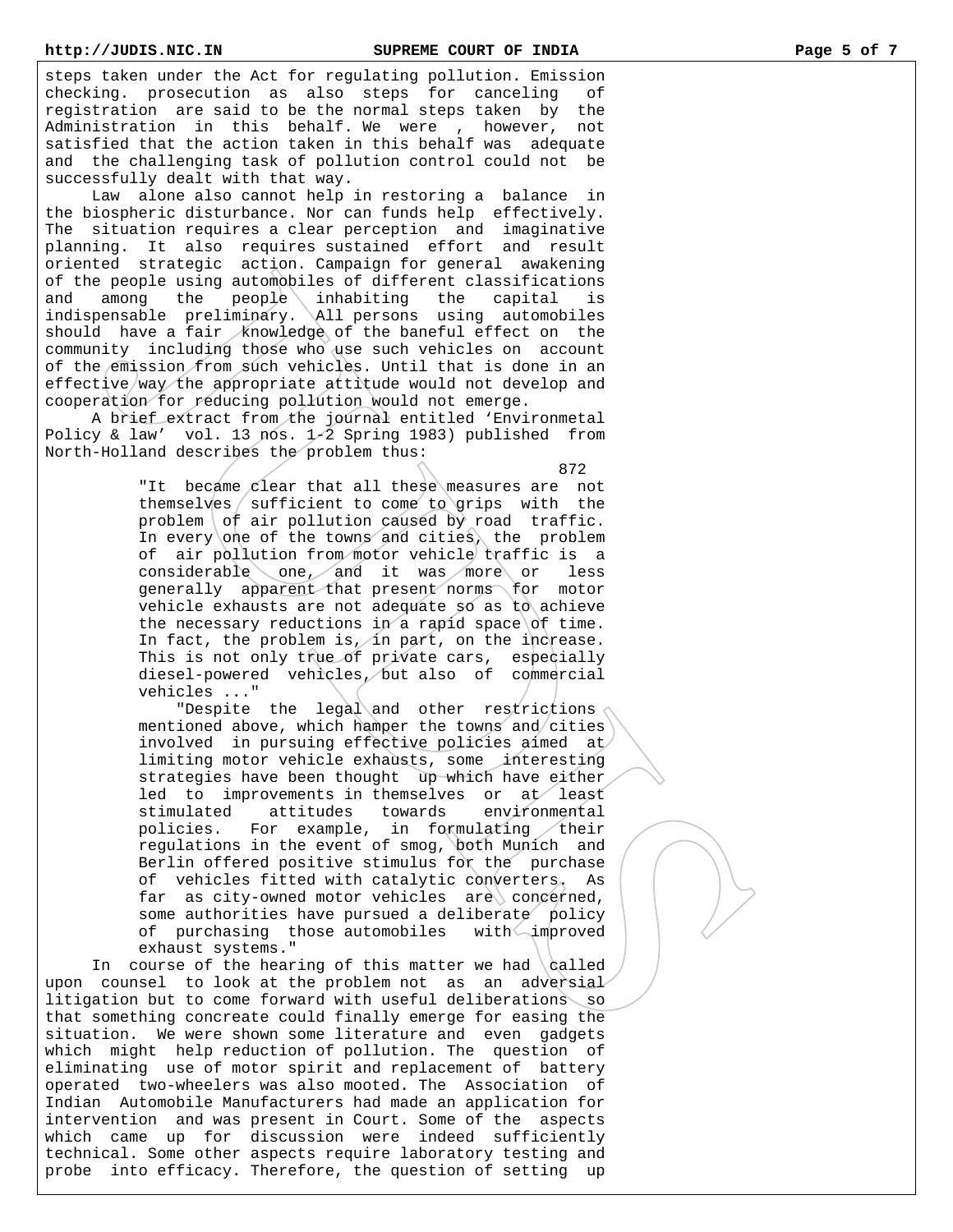## **http://JUDIS.NIC.IN SUPREME COURT OF INDIA Page 6 of 7**

of a high-powered committee was also mooted. We are happy to find that the deliberations in course of the hearing have taken a concreate shape and the Ministry of Environment & Forests has ultimately instructed the learned Attorney General in writing (copy placed on the record) that a Committee could be set up by the Court to look into the problem of vehicular pollution in Delhi

873

and for devising methods of solution of the problem. The Ministry has agreed that a retired Judge of this Court could act as Chairman and has suggested that Shri M.C. Mehta, the petitioner herein and Shri. N.S. Tiwana, Chairman of he Central Pollution Control Board may be made the Members of the Committee. We find this suggestion of the Ministry acceptable subject to certain modification. We are inclined to take the view that Shri Sudhakar Girdharlal Shah<br>representing the Association of Indian Automobile  $representation$  of Indian  $r$ epresenting the Association of Indian Manufacturers could be taken as a member of the Committee and the Committee would also have the power to co-opt experts not exceeding three for its efficient working from time to time. Shri Justice K.N. Saikia who has recently retired as a Judge of this Court is appointed as the Chairman of the Committee with Shri N.S. Tiwana, Shri M.C. Mehta and Shri. S.G. Shah as Members. The Joint Secretary in the Ministry of Environment and Forests shall be the convenor Secretary of the Committee. Shri Justice Saikia shall be entitled to all the benefits to which a retired Judge of this Court while called back to duty is entitled.

 The Committee may be constituted with effect from 18th March, 1991, under an appropriate Notification of the Union Government in the relevant Ministry. The terms of reference for the time being as recommended by the Ministry are the following:

> "(i) To make an assessment of the technologies available for vehicular pollution control in the world;

> (ii) To make an assessment of the current status of technology available in India for controlling vehicular pollution;

> (iii) To look at the low cost alternatives for operating vehicles at reduced pollution levels in the metropolitan cities of India.

> (iv) To examine the feasibility of measures to reduce/eliminate pollution from motor vehicles both on short term and long term basis and make appropriate recommendations in this regard;

 (v) To make specific recommendations on the administrative/legal regulations required for implementing the recommendations in (iii) above." For the time being the Committee may proceed to consider these.

 $\setminus$  874 other relevant aspects may be taken into consideration by the Committee.

This writ petition shall be deemed to be pending for the purpose of monitoring. The Committee shall furnish a report to this Court once in two months as to the steps taken in the matter. The Union Government and the Delhi Administration are directed to effectively cooperate with the Committee for its successful operation. V.P.R. **Petition** pending

 for monitoring. 875